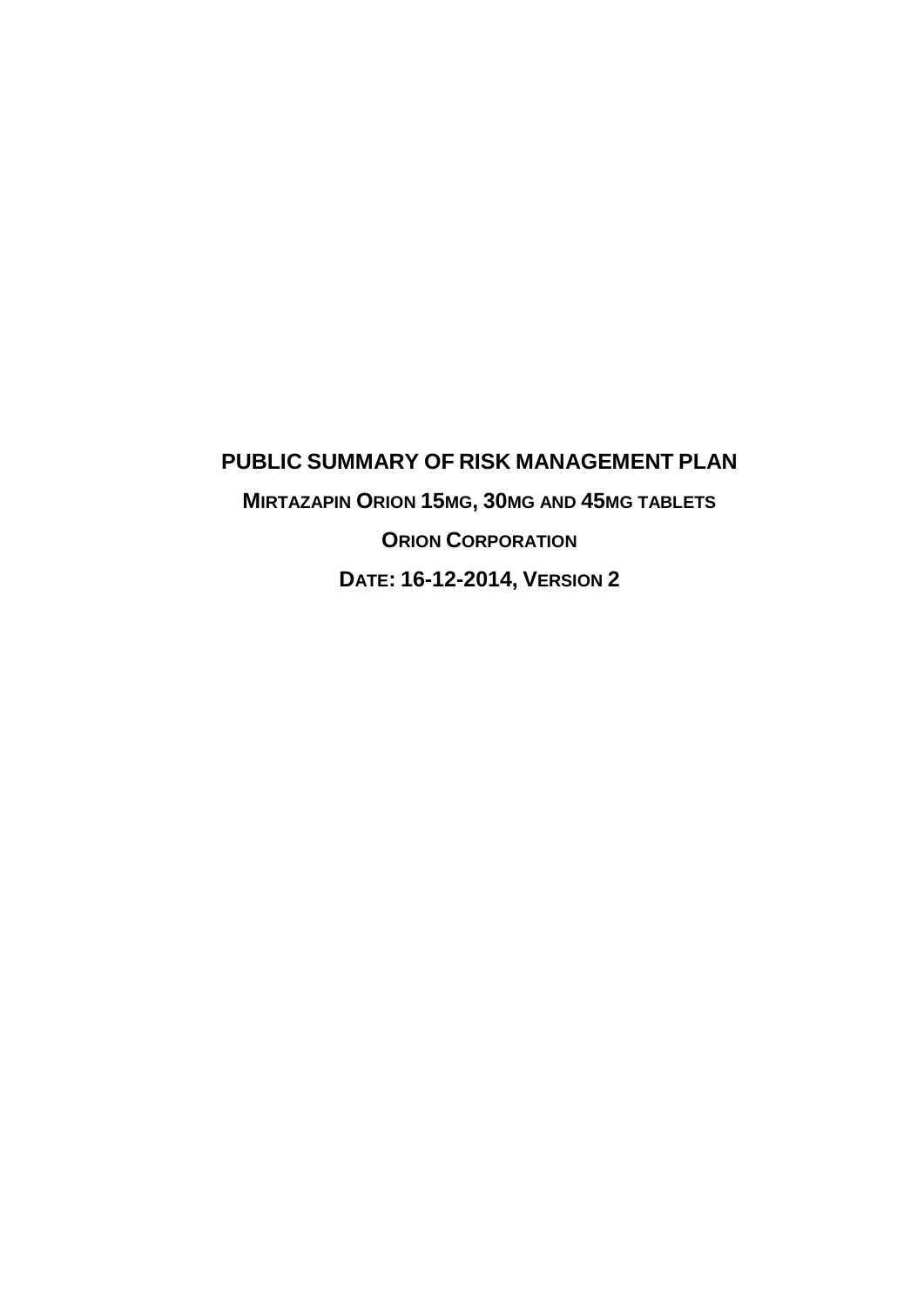## **VI.2 Elements for a Public Summary**

## *VI.2.1 Overview of disease epidemiology*

Depression is an illness in which feeling of sadness or lack of interest in most activities is present persistently (almost every day). Together with at least one of the above mentioned core symptoms, a person can be diagnosed as having depression if any four of the following symptoms are also present:

- loss of energy,
- sleepiness or poor sleep,
- feelings of guilt,
- change in appetite,
- poor concentration,
- irritability or frustration,
- repeated thoughts of death or suicide or suicide attempt.

Symptoms should have been present persistently for at least 2 weeks and must have resulted in significant distress and impairment in functioning. Patients may experience only a single or multiple episodes of depression during their lifetime.

Depression is a common disorder. In a study involving 6 European countries (Belgium, France, Germany, Italy, the Netherlands, and Spain), overall, 13 in 100 persons were found to have depression at some point in their lives. Women were reported to be more commonly affected than men. In the same study, 17 in 100 women and 9 in 100 men had depression during their lifetime. In the US, a household survey estimated that 17 in 100 patients had depression during their lifetime. The age group most commonly affected was the 30 to 44 years age group; 20 in 100 persons had depression in this age group.

## *VI.2.2 Summary of treatment benefits*

The efficacy of mirtazapine as a treatment for major depressive disorder was established in 4 placebocontrolled, 6-week trials in adult outpatients meeting DSM-III criteria for major depressive disorder. Patients were titrated with mirtazapine from a dose range of 5 mg up to 35 mg/day. Overall, these studies demonstrated mirtazapine to be superior to placebo.

In a longer-term study, patients meeting (DSM-IV) criteria for major depressive disorder who had responded during an initial 8 to 12 weeks of acute treatment on mirtazapine were randomized to continuation of mirtazapine or placebo for up to 40 weeks of observation for relapse. Patients receiving continued mirtazapine treatment experienced significantly lower relapse rates over the subsequent 40 weeks compared to those receiving placebo.

## *VI.2.3 Unknowns relating to treatment benefits*

Mirtazapine was tested in children in two studies, and it was not found to be effective in children and adolescents. Therefore, mirtazapine should not be used in children and adolescents (patients less than 18 years of age). There is limited clinical information on the use of mirtazapine during pregnancy and breast-feeding.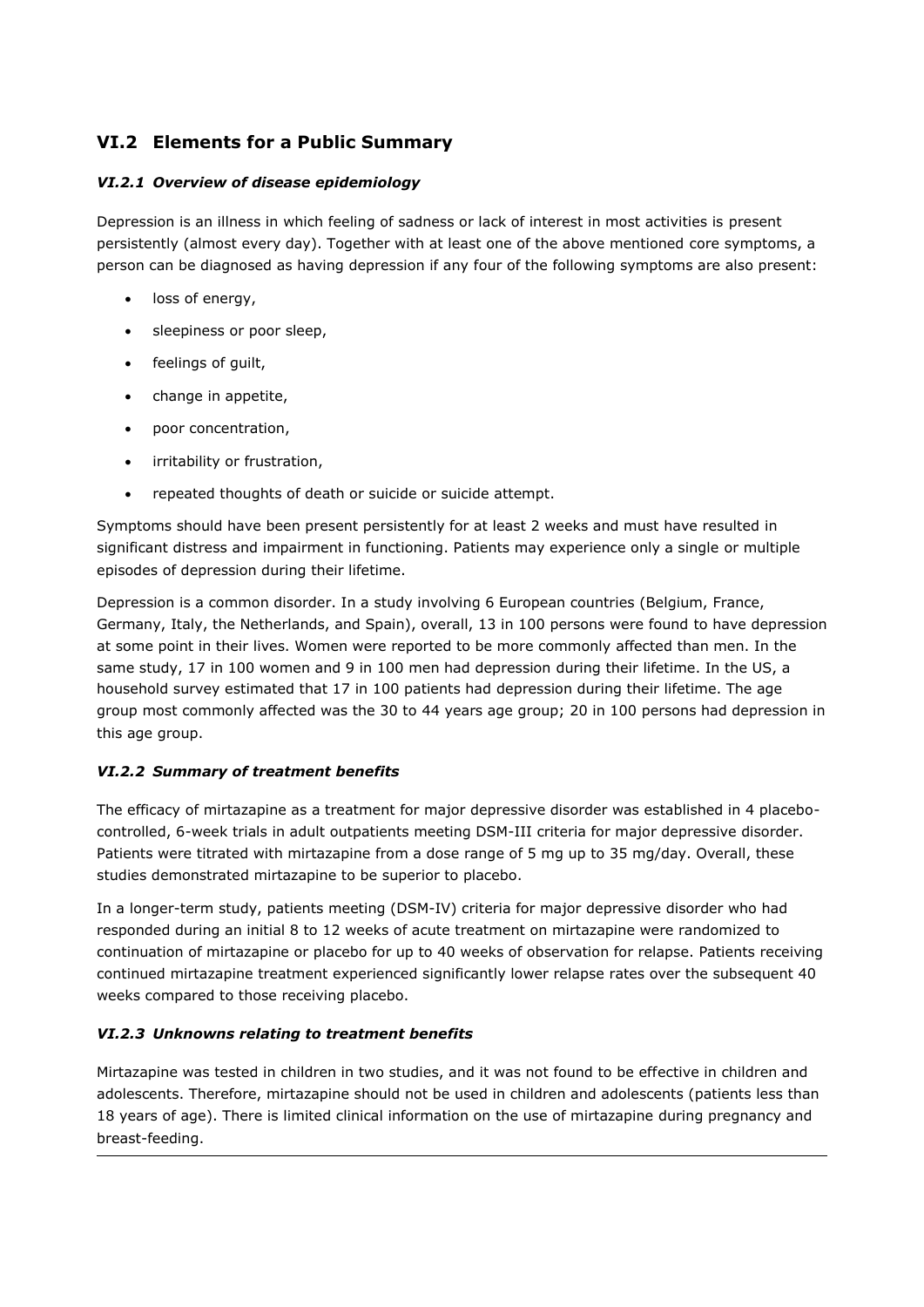## *VI.2.4 Summary of safety concerns*

## **Important identified risks**

| <b>Risk</b>                   | What is known                                                         | <b>Preventability</b>            |
|-------------------------------|-----------------------------------------------------------------------|----------------------------------|
| Weight increased and increase | Patients should monitor weight<br>In clinical trials, approximately 1 |                                  |
| in appetite                   | in 6 patients treated with                                            | regularly. Proper diet should be |
|                               | mirtazapine experienced                                               | followed and healthy levels of   |
|                               | increased appetite, and 1 in 8                                        | physical activity should be      |
|                               | experienced weight gain. About                                        | maintained.                      |
|                               | half of the patients with weight                                      |                                  |
|                               | gain increased their body weight                                      |                                  |
|                               | by 7% or more.                                                        |                                  |

| <b>Risk</b>            | What is known                                                        | <b>Preventability</b>            |
|------------------------|----------------------------------------------------------------------|----------------------------------|
| Elevated liver enzymes | Increased liver enzymes may be<br>Elevated liver enzymes occur       |                                  |
| (Elevations in serum   | rarely and are generally mild<br>a sign of injury to liver cells. In |                                  |
| transaminases)         | clinical trials, fewer than 1 in                                     | and temporary. Jaundice          |
|                        | 1000 patients treated with                                           | (yellowing of the skin and eyes) |
|                        | mirtazapine had mild increases                                       | may be a sign of severe liver    |
|                        | in liver enzyme levels in the                                        | injury, and mirtazapine should   |
|                        | blood. Most of the patients did                                      | be stopped if jaundice occurs.   |
|                        | not feel any symptoms, and the                                       |                                  |
|                        | abnormal blood tests resolved                                        |                                  |
|                        | promptly.                                                            |                                  |

| Risk                                                                        | What is known                                                                                                                                                                                                                                                               | Preventability                                                                                                                 |
|-----------------------------------------------------------------------------|-----------------------------------------------------------------------------------------------------------------------------------------------------------------------------------------------------------------------------------------------------------------------------|--------------------------------------------------------------------------------------------------------------------------------|
| Sleepiness and tiredness<br>(Sedation, somnolence and<br>lethargy, fatigue) | Sleepiness and tiredness were<br>common (approximately half of<br>patients treated with<br>mirtazapine) in the clinical trials.<br>These symptoms may interfere                                                                                                             | Mirtazapine should be taken at<br>bedtime. Patients should avoid<br>driving or operating machines<br>while taking mirtazapine. |
|                                                                             | with a person's ability to drive a<br>car or operate heavy machinery<br>safely.                                                                                                                                                                                             | Care should be taken if<br>mirtazapine is used together<br>with alcohol or medicines that<br>produce sedation.                 |
|                                                                             | Taking mirtazapine with other<br>medicines that also cause<br>sleepiness (such as sleeping<br>pills, pain killers, and some<br>antihistamines) may worsen this<br>effect. Taking alcohol and<br>mirtazapine together may<br>enhance the effects of alcohol<br>on the brain. |                                                                                                                                |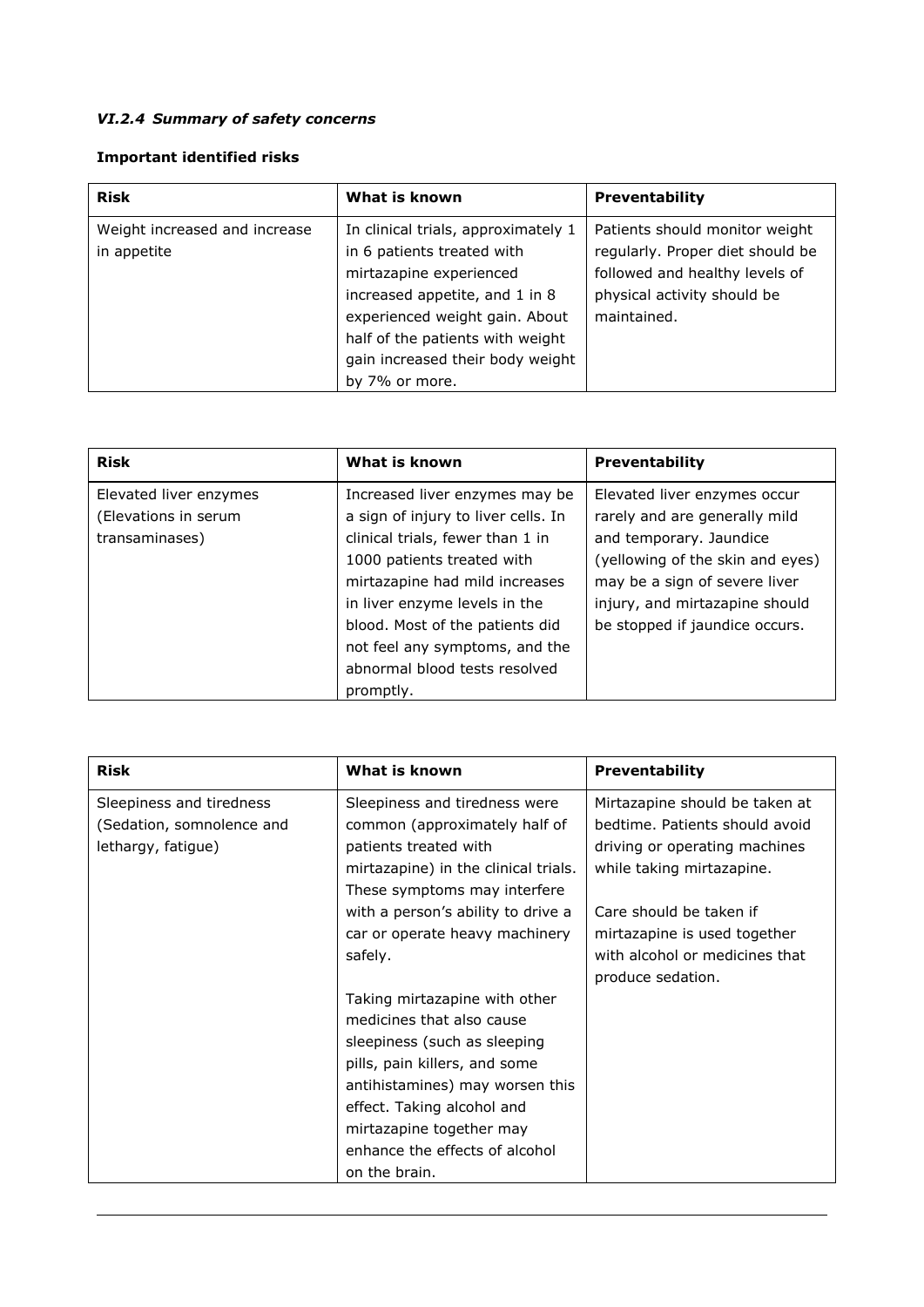| <b>Risk</b>                       | What is known                     | <b>Preventability</b>          |
|-----------------------------------|-----------------------------------|--------------------------------|
| Low blood pressure with           | In the studies, decreases in      | Patients should inform their   |
| changes in posture, dizziness     | blood pressure during changes     | doctors if they are taking any |
| and fainting (Orthostatic         | of posture occurred infrequently. | blood pressure-lowering        |
| hypotension, including dizziness, | Small blood pressure decreases    | medicines or have any of the   |
| syncope)                          | may not cause any symptoms,       | risk factors for orthostatic   |
|                                   | but more severe decreases may     | hypotension before starting    |
|                                   | cause dizziness, or fainting.     | treatment with mirtazapine.    |
|                                   | Patients with chronic vascular    |                                |
|                                   | diseases (such as heart disease,  | Taking mirtazapine at bedtime  |
|                                   | or stroke), or who are taking     | can help avoid the unwanted    |
|                                   | medicines to treat high blood     | consequences of orthostatic    |
|                                   | pressure, may be more             | hypotension.                   |
|                                   | vulnerable to the effects of      |                                |
|                                   | blood pressure changes.           |                                |

## **Important potential risks**

| <b>Risk</b>                                                                                                | What is known (Including reason why it is considered a<br>potential risk)                                                                                                                                                                                                                                                                                                                                                                                                                                                                                                              |
|------------------------------------------------------------------------------------------------------------|----------------------------------------------------------------------------------------------------------------------------------------------------------------------------------------------------------------------------------------------------------------------------------------------------------------------------------------------------------------------------------------------------------------------------------------------------------------------------------------------------------------------------------------------------------------------------------------|
| Abnormal heart rhythm (QT)<br>prolongation and/or ventricular<br>arrhythmias, e.g. Torsades de<br>Pointes) | Some medicines used to treat depression can cause changes in the<br>conduction of electrical impulses through the heart. This may<br>result in abnormalities of the electrocardiogram, and in rare cases,<br>abnormal heart rhythms.                                                                                                                                                                                                                                                                                                                                                   |
|                                                                                                            | Abnormal electrocardiograms, and in rare instances, abnormal<br>heart rhythms (including a rare but serious abnormal rhythms<br>called "torsade de pointes") have been reported in patients using<br>mirtazapine. However, in most of these reports, the patients either<br>overdosed, or had other factors that can cause abnormal heart<br>rhythms (such as other medications, or underlying heart diseases).<br>Electrocardiograms collected during the clinical trials did not<br>show any effects. Therefore, it is not known whether mirtazapine<br>can affect the heart rhythm. |

| <b>Risk</b>                                                                   | What is known (Including reason why it is considered a<br>potential risk)                                                                                                                                                                                      |
|-------------------------------------------------------------------------------|----------------------------------------------------------------------------------------------------------------------------------------------------------------------------------------------------------------------------------------------------------------|
| Low level of white blood cells<br>(Agranulocytosis and severe<br>neutropenia) | Some medicines used to treat depression can decrease the<br>numbers of white blood cells (WBC). When levels of white blood<br>cells become too low, a person is at increased risk of infections.<br>A small number of patients developed low WBC counts during |
|                                                                               | clinical trials of mirtazapine, and some of them developed                                                                                                                                                                                                     |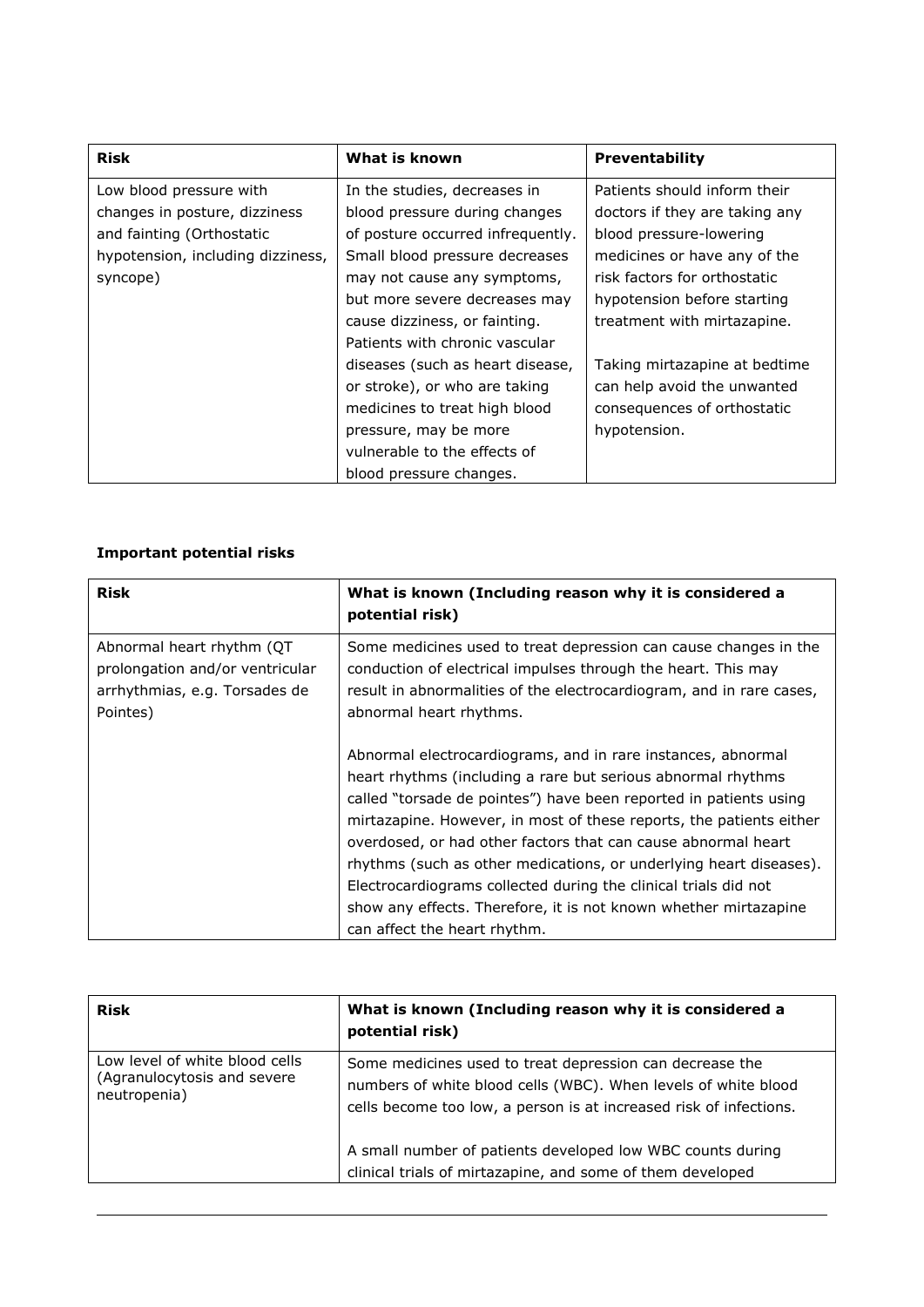| <b>Risk</b> | What is known (Including reason why it is considered a<br>potential risk)                                                                                                                                                                                                                                                                                |  |
|-------------|----------------------------------------------------------------------------------------------------------------------------------------------------------------------------------------------------------------------------------------------------------------------------------------------------------------------------------------------------------|--|
|             | infections. When the frequency of low WBC counts in patients<br>treated with mirtazapine was compared to that in patients who<br>received placebo (a study treatment that contains no active<br>medication), there was no difference. Based on information that<br>is currently available, it is not known whether mirtazapine can<br>affect WBC levels. |  |

| <b>Risk</b>                                       | What is known (Including reason why it is considered a<br>potential risk)                                                                                                                                                                                                                                                                                                                                                                                                                                                                                                                        |
|---------------------------------------------------|--------------------------------------------------------------------------------------------------------------------------------------------------------------------------------------------------------------------------------------------------------------------------------------------------------------------------------------------------------------------------------------------------------------------------------------------------------------------------------------------------------------------------------------------------------------------------------------------------|
| Withdrawal symptoms<br>(Discontinuation symptoms) | Some medicines used to treat depression can cause symptoms that<br>occur after the medicine is stopped (withdrawal symptoms).<br>Common withdrawal symptoms include dizziness, anxiety/agitation,<br>stomach upset and headache.                                                                                                                                                                                                                                                                                                                                                                 |
|                                                   | Rare cases of withdrawal symptoms have been reported in<br>patients using mirtazapine. Most of the symptoms were mild, and<br>resolved promptly. The nature of the reported symptoms makes it<br>difficult to determine whether they are due to medication effects,<br>or to the depression itself. The clinical trials do not suggest that<br>withdrawal symptoms occur frequently following mirtazapine<br>discontinuation. While it is not certain that mirtazapine causes<br>withdrawal symptoms, it is recommended to discontinue<br>mirtazapine treatment gradually, rather than abruptly. |

| <b>Risk</b>                                   | What is known (Including reason why it is considered a<br>potential risk)                                                                                                                                                                                                                                                                                                                                                                                                                                              |
|-----------------------------------------------|------------------------------------------------------------------------------------------------------------------------------------------------------------------------------------------------------------------------------------------------------------------------------------------------------------------------------------------------------------------------------------------------------------------------------------------------------------------------------------------------------------------------|
| Severe skin rashes (Severe skin<br>reactions) | Rare cases of serious skin reactions have been reported in patients<br>using mirtazapine, including rare but potentially life-threatening<br>rashes such as Stevens-Johnson syndrome. The reported cases<br>were poorly documented, and often described other factors that<br>can cause serious skin rashes (such as other medications or<br>infections). There were no cases of serious skin reactions in the<br>clinical trials. Therefore, it is not known whether mirtazapine can<br>cause serious skin reactions. |

## **Missing information**

None.

## *VI.2.5 Summary of risk minimisation measures by safety concern*

All medicines have a Summary of Product Characteristics (SmPC) which provides physicians, pharmacists and other health care professionals with details on how to use the medicine, the risks and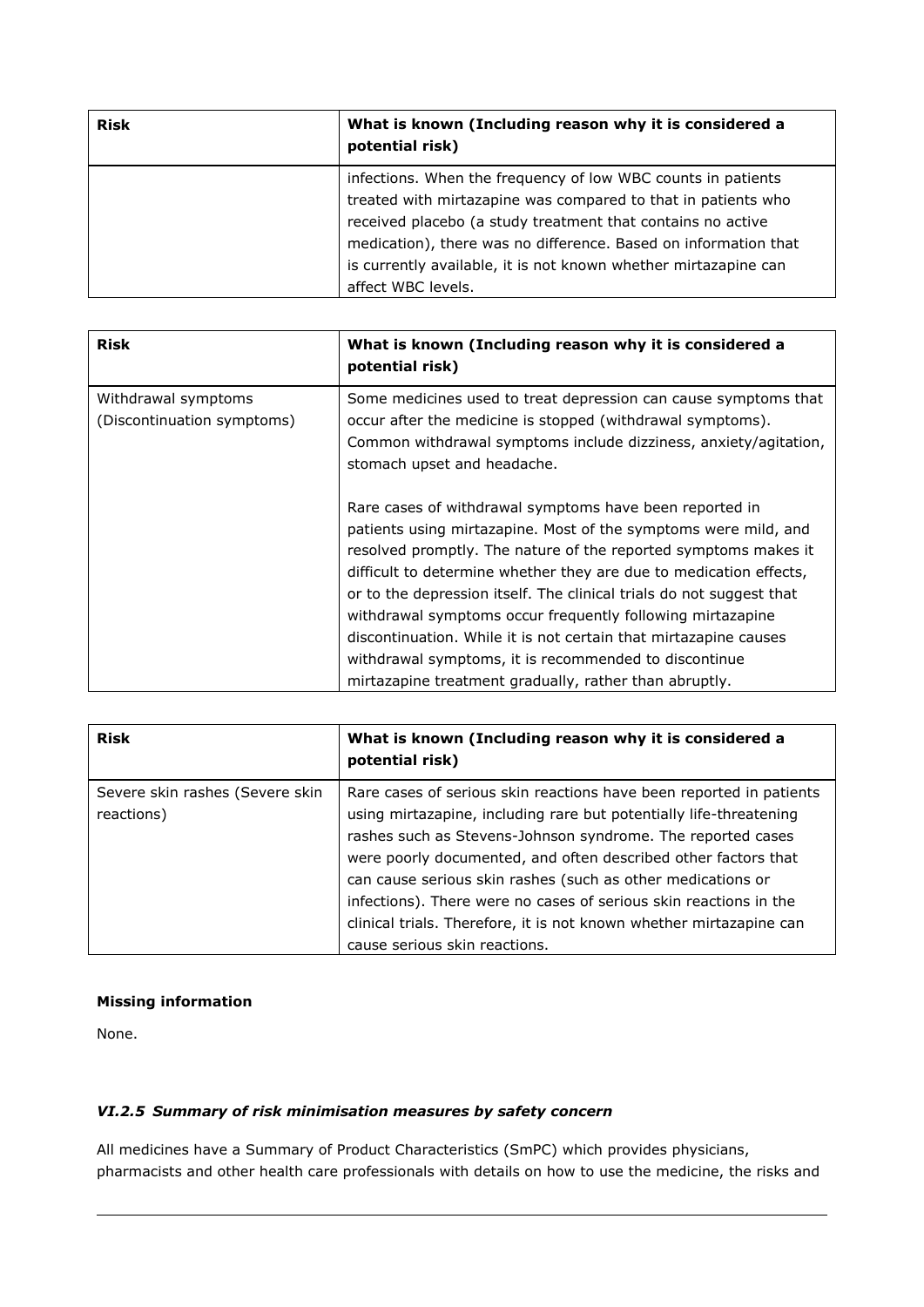recommendations for minimising them. An abbreviated version of this in lay language is provided in the form of the package leaflet (PL). The measures in these documents are known as routine risk minimisation measures. The Summary of Product Characteristics and the Package leaflet for [invented name] can be found in the national authority's web page.

This medicine has no additional risk minimisation measures.

## *VI.2.6 Planned post authorisation development plan (if applicable)*

Not applicable.

#### *VI.2.7 Summary of changes to the risk management plan over time*

Major changes to the Risk Management Plan over time

| <b>Version</b> | <b>Date</b> | <b>Safety Concerns</b>                                                                                                                                                                                                                                                                                                                                                                                                                                                                                  | <b>Comment</b>   |
|----------------|-------------|---------------------------------------------------------------------------------------------------------------------------------------------------------------------------------------------------------------------------------------------------------------------------------------------------------------------------------------------------------------------------------------------------------------------------------------------------------------------------------------------------------|------------------|
| 1.1            | 9.1.2014    | Important identified risks:                                                                                                                                                                                                                                                                                                                                                                                                                                                                             | Initial version. |
|                |             | Concomitant use<br>with monoamine<br>oxidase (MAO)<br>inhibitors and other<br>serotonergic<br>medicinal products<br>Bone marrow<br>$\bullet$<br>depression<br>Seizures<br>$\bullet$<br>Withdrawal effects<br>$\bullet$<br>Worsening of<br>$\bullet$<br>psychiatric<br>symptoms<br>(including manic<br>episodes)<br>Altered glycaemic<br>$\bullet$<br>control in diabetic<br>patients<br>Anticholinergic<br>$\bullet$<br>effects<br>Akathisia/psychomo<br>$\bullet$<br>tor restlessness<br>Hyponatraemia |                  |
|                |             | Important potential risks:                                                                                                                                                                                                                                                                                                                                                                                                                                                                              |                  |
|                |             | Use in children and<br>adolescents under<br>18 years of age<br>Suicide/suicidal<br>$\bullet$<br>thoughts or clinical<br>worsening<br>Use in patients with<br>$\bullet$                                                                                                                                                                                                                                                                                                                                  |                  |